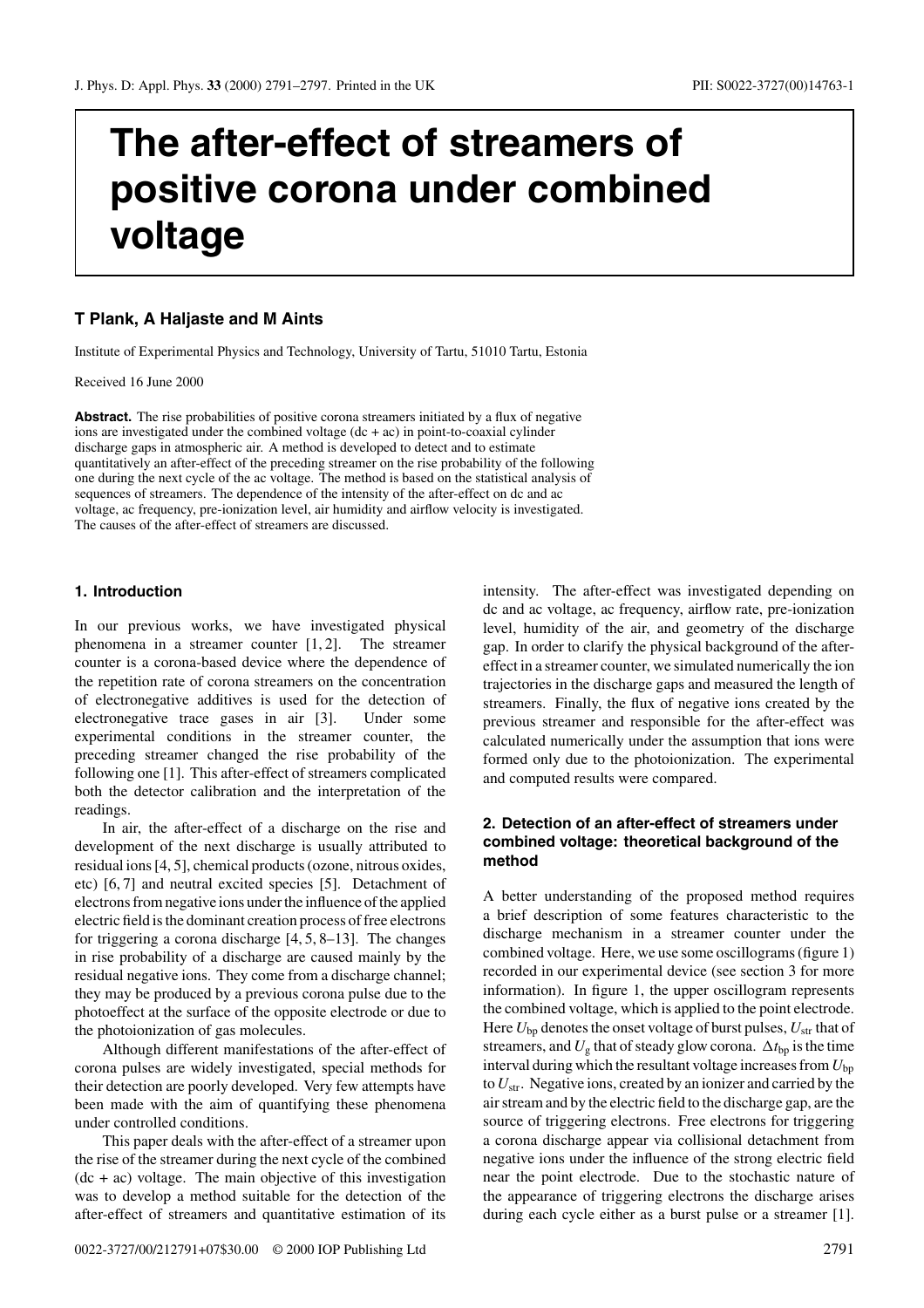

**Figure 1.** Typical oscillograms of applied voltage and discharge current: point diameter  $d = 0.5$  mm.

A certain probability exists for the rise of a burst pulse, if an electron appears in the active zone during  $\Delta t_{\text{bp}}$ . The burst pulse spreads over the hemispherical tip of the point. The positive space charge of the burst pulse blocks the rise of a streamer [14, 15] for a time sufficient for the increasing voltage to reach the onset voltage of the steady glow corona,  $U_{\rm g}$ . Thus, the burst pulse is transformed smoothly into the steady glow corona and no streamer is able to develop at this ac cycle. In figure 1, the first pulse in the current oscillogram corresponds to that situation.

If an appropriately placed triggering electron does not appear during  $\Delta t_{\text{bp}}$ , then such a later electron initiates a streamer during that ac half-cycle [1]. In figure 1, the second current pulse illustrates this case. Under the conditions of our experiments, only a single streamer arises during one ac cycle. The streamers are followed by the glow corona. The intensity of the glow corona is approximately the same, both after a burst pulse and after a streamer. The steady glow corona burns on the point electrode as long as the resultant voltage,  $U$ , is above  $U_{\text{bp}}$ . When the resultant voltage sinks below  $U_{\text{bn}}$ , the corona interrupts.

If the rise of a burst pulse during the time interval  $\Delta t_{bp}$ excludes the rise of a streamer during this ac cycle, then the rise probability,  $P$ , of a streamer is given by the formula [1]

$$
P = \exp(-\Phi_{\rm T} b \Delta t_{\rm bp}) \,. \tag{1}
$$

Here  $\Phi_T$  is a stochastic flux of negative ions reaching this part of the active zone ahead of the point electrode where a detached electron can initiate a burst pulse. Below this region of the active zone at  $U = U_{\text{str}}$  will be referred to as the birth region of burst pulses. The calculation of the lateral boundary of this region will be discussed in section 4.

In expression  $(1)$ , b denotes the mean (averaged over the voltage interval  $U_{\text{bn}} \leq U \leq U_{\text{str}}$  and over the birth region of burst pulses) probability of initiation of a burst pulse by a single negative ion. The value of  $b$  depends on the diameter of the point electrode [16] and the nature of ions. Expression (1) is valid, if the pre-ionization level is high enough to ensure the discharge inception at each ac cycle. In practice, we get the rise probability of a streamer,  $P$ , by dividing the total number of streamers by the total number of the consecutive ac cycles examined.

Let us suppose now that some negative ions left in the discharge gap by a streamer and glow corona are available during the next increase in the combined voltage so that they form a supplementary ion flux into the birth region of burst pulses in addition to the flux from the ionizer. This supplementary ion flux increases the rise probability of a burst pulse and decreases the rise probability of a streamer. The intensity of the supplementary ion flux caused by a streamer and a following glow is evidently different from the flux caused solely by the glow corona. From the above, we conclude that the rise probability of a discharge during the given ac cycle may depend on the type of the discharge of the preceding ac cycle. For the detection of such an after-effect of a discharge, we introduce two more rise probabilities of a streamer,  $P_{\text{as}}$  and  $P_{\text{ab}}$ , as follows.

- (1)  $P_{\text{as}}$  denotes the rise probability of a streamer for an ac cycle that is preceded by the ac cycle with a streamer.
- (2)  $P_{ab}$  denotes the rise probability of a streamer for an ac cycle that is preceded by the ac cycle without any streamer; that is, during the foregoing cycle the discharge has been started as a burst pulse which is followed by the glow corona without any streamers.

For the calculation of  $P_{\text{as}}$  and  $P_{\text{ab}}$ , a sequence of streamers must be recorded synchronously with the ac voltage. The set of recorded ac cycles should be split up into two subsets. The first subset includes all these ac cycles that are preceded by the cycle with a streamer and glow. The second one includes all remaining ac cycles; that is, the cycles which are preceded by the cycle with a burst pulse and glow without any streamers. Dividing the number of streamers in the first subset by the number of ac cycles in this subset, we get  $P_{\text{as}}$  (probability after streamer). In the second subset, the analogous procedure gives  $P_{ab}$  (probability after burst pulse). Probabilities  $P$ ,  $P_{\text{as}}$  and  $P_{\text{ab}}$  are related according to the formula

$$
P = \frac{P_{\rm ab}}{1 - (P_{\rm as} - P_{\rm ab})}.
$$

The total flux,  $\Phi_T$ , of negative ions into the birth region of burst pulses may consist of up to three components, if the after-effect of a previous discharge exists. The first component,  $\Phi_0$ , is due to the external ionizer. The second component,  $\Phi_s$ , is due to the residual ions of the preceding streamer. The third component,  $\Phi_{g}$ , is caused by the residual ions left in the gap by the preceding glow corona. As a first approximation, we suppose that the ions of each flux component have the same age, whereas the ions of different flux components have different ages. The probability of initiation of a burst pulse by a single negative ion may therefore be different for the different components of the ion flux. Let  $b_0$ ,  $b_s$  and  $b_g$  denote these (mean) probabilities for the ions in the corresponding flux components  $\Phi_0$ ,  $\Phi_s$  and  $\Phi_{\rm g}$ , respectively. Now formula (1) can be rewritten for  $P_{\rm as}$ and  $P_{ab}$  as follows:

$$
P_{\rm as} = \exp\left[-\left(\Phi_0 b_0 + \Phi_{\rm g} b_{\rm g} + \Phi_{\rm s} b_{\rm s}\right)\Delta t_{\rm bp}\right] \tag{2}
$$

$$
P_{ab} = \exp \left[ - \left( \Phi_0 b_0 + \Phi_g b_g \right) \Delta t_{bp} \right]. \tag{3}
$$

The intensity of the glow corona is approximately the same, both after a burst pulse and after a streamer (see figure 1).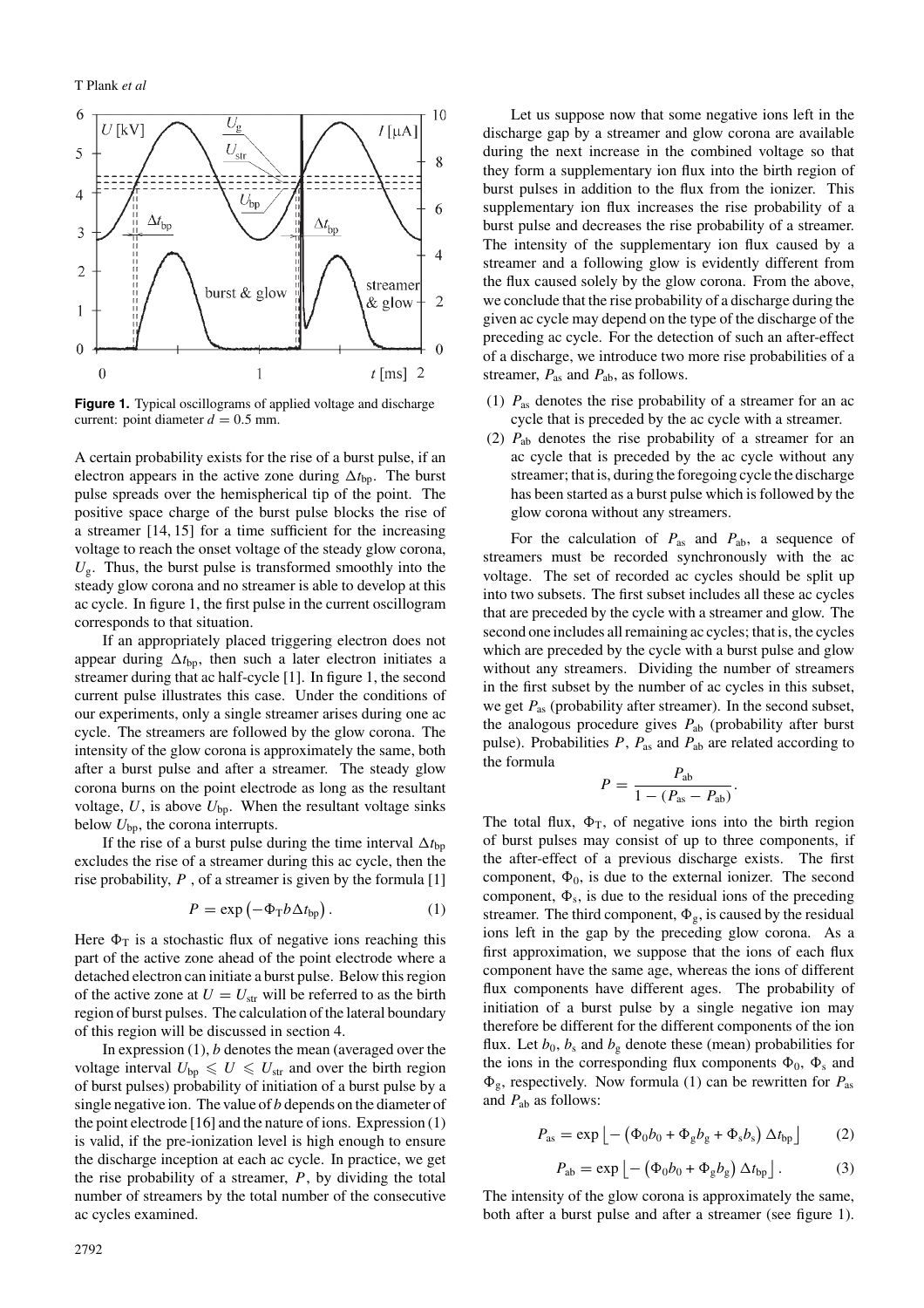

**Figure 2.** Experimental set-up.

The after-effect of the glow corona, if it exists, should be present therefore during each ac cycle in equal measure, independent of streamers. Regarding this, it follows from formulae (2) and (3):

$$
\Phi_{\rm s}b_{\rm s} = \frac{1}{\Delta t_{\rm bp}}\ln\left(\frac{P_{\rm ab}}{P_{\rm as}}\right). \tag{4}
$$

The product  $\Phi_s b_s$  can be considered as a quantitative measure of the after-effect of a streamer, because it represents the effective supplementary ion flux during the time interval  $\Delta t_{\text{bp}}$ .

Only few words have been said above about the role of the residual positive ions. In specific cases, the positive space charge of a decaying streamer channel can affect the rise probability of the next streamer because the field conditions may be changed. Under our conditions, the positive space charge ahead of the point electrode is predominantly removed long before the rise of the next discharge due to drift and diffuse scattering of the charges, and the negative ions play the major role in the after-effect studied. In principle, an effect of the positive ions may appear at high ac frequencies.

#### **3. Experimental set-up**

We investigated the after-effect of discharge pulses in an electrode arrangement designed for a streamer counter. Figure 2 shows a diagram of the experimental set-up. Hemispherically tipped platinum wires of different diameter,  $d$ , ( $d = 0.13$ , 0.25 and 0.50 mm) served as point electrodes. Each of these was surrounded by a coaxial cylinder as an opposite electrode of 28 mm in inner diameter and 30 mm in length. The point tip was placed 25 mm distant from the front edge of the cylinder. The cylinders served as signal electrodes. In the following, these discharge gaps of the multielectrode streamer counter will be called channel 1, channel 2 and channel 3, respectively. High dc and ac voltages,  $U_{dc}$  and  $U_{ac}$ , were applied to the point electrodes through a common rc voltage divider. Frequency of the ac voltage,  $f$ , was varied from 200-1100 Hz. Circuit arms of the voltage divider were chosen so that the combined voltage reached the onset voltage of streamers for all gaps

**Table 1.** Onset voltages.

| Point diameter, $d$ (mm) $0.13$ $0.25$ $0.50$                   |              |                           |                       |
|-----------------------------------------------------------------|--------------|---------------------------|-----------------------|
| $U_{\text{bp}}$ (kV)<br>$U_{\rm str}$ (kV)<br>$U_{\sigma}$ (kV) | 2.54<br>2.84 | 2.46 3.08<br>3.18<br>3.43 | -4.10<br>4.26<br>4.42 |

simultaneously. The dc voltage was adjusted close to the onset voltage of streamers. The onset voltages of different discharge modes are presented in table 1.

A digital dual-channel 60 MHz oscilloscope recorded the pulses induced on the signal electrodes. A personal computer, PC, with a special interface, INT, stored both the sequences of streamers and the ac voltage synchronously. The time resolution and the recording time were  $1 \mu s$  and 5 s, respectively.

A dust filter eliminated particles larger than 10 nm in diameter from the laboratory air. A desiccator filled with silica gel removed moisture from the air. The desired level of humidity was adjusted thereafter by evaporation of distilled water in a humidification unit. A digital thermohygrometer, TH, measured the humidity and air temperature. The experiments were carried out at a pressure of  $1.01 \times 10^5$  Pa, at a temperature of 20  $°C$  and at an absolute humidity  $\rho = 3.1$  g m<sup>-3</sup>. The volumetric flow rate of the gas stream was measured by a differential flowmeter.

An electric filter neutralized primary air ions. A subsequent  $\alpha$ -active ionizer generated free electrons and ions in the air. Under normal air conditions, the free electrons have a characteristic attachment lifetime of  $\sim 10^{-8}$  s [17]. They attach to electronegative atoms and molecules in the zero field near the ionizer. A homogeneous mixture of ions was obtained in a mixing unit. The ion flux,  $\Phi$ , at the inlet of the signal electrodes was measured with an electrometer in additional experiments. Below, while discussing the preionization level, we consider just this ion flux. The age of ions in the flux,  $\Phi$ , was approximately 0.3 s. During the experiments, the pre-ionization level was always such that the increase in pre-ionization decreased the rise probability of streamers. At the same time, the pre-ionization level was too low for changing the discharge mechanism.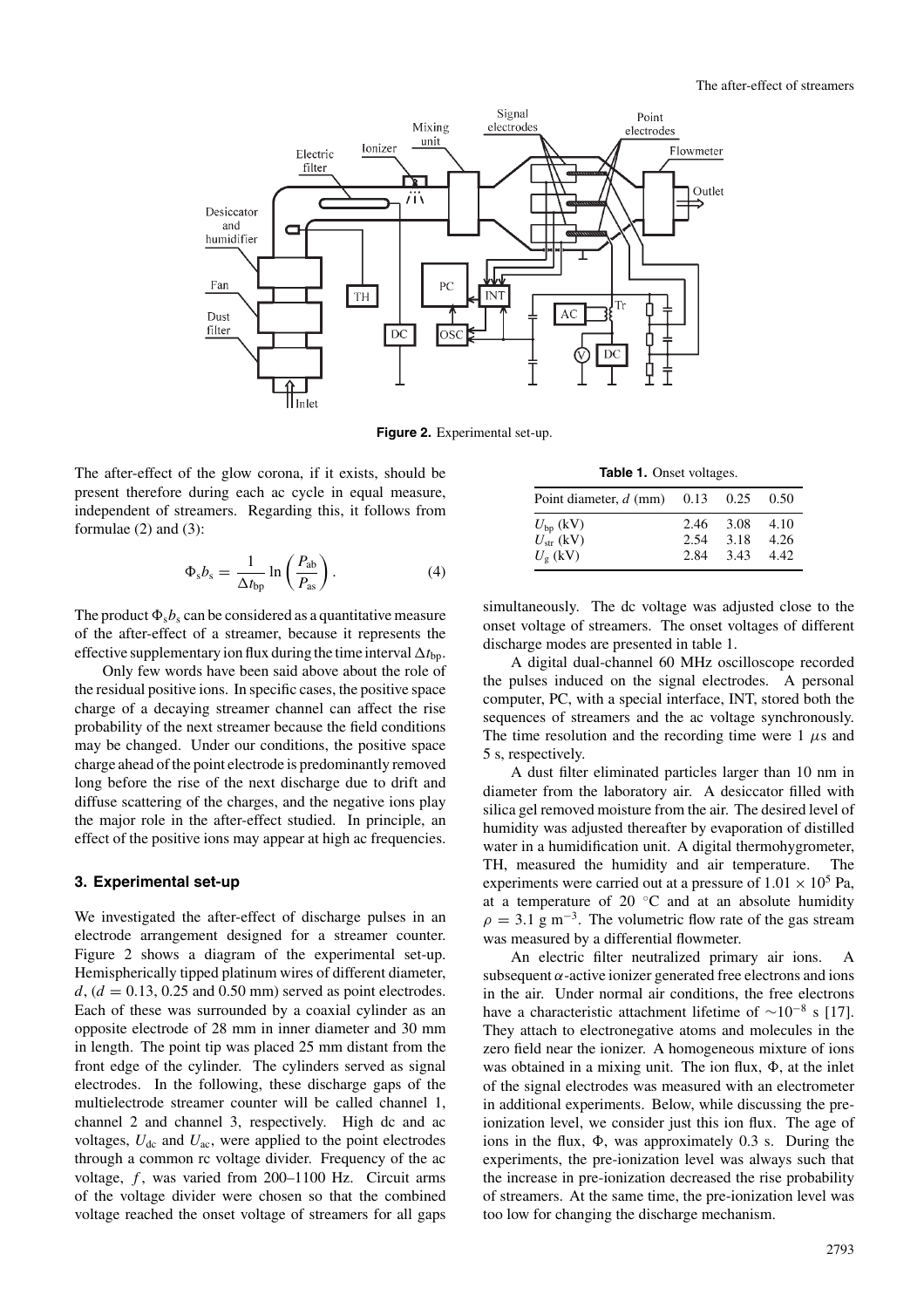#### **4. Computer modelling of ion flow**

The aim of the computer modelling was to discover whether the residual negative ions responsible for the after-effect come from a discharge channel; whether they are produced due to the photoeffect at the surface of the opposite electrode or due to the photoionization of gas molecules.

In numerical two-dimensional calculations, we evaluated the motion of ions as a resultant drift caused by both the air flux and the electric field. The distribution of the axisymmetric Laplacian electric field,  $E(r, z)$ , in the cylindrical coordinates was computed by the finite difference method using the Gauss–Seidel iterative condition [18]. The rectangular computation area was divided into a square grid having maximally 3200 nodes per millimetre. It was taken for the convergence criterion of the iterations that the relative residual in the iterative process must be less than 10−<sup>12</sup> at each interior node.

The air flux was taken into account as an additional electric field  $\vec{E}_{flow}(r) = \vec{v}(r)/\mu$ , where  $\vec{v}(r)$  was the vector of the airflow velocity,  $r$  was a radial coordinate, and  $\mu$ was the mobility of ions. Computations were carried out on the assumption that the mobility of negative ions,  $\mu$ , was  $2 \text{ cm}^2$  (Vs)<sup>-1</sup>. The airflow profile inside the signal electrode was calculated according to the empirical power-law equation  $v(r) = v(0)(1 - r/R_0)^{1/1.66 \log(R_e)}$ , where  $R_0$  was the coordinate of the wall of the signal electrode and Re was the Reynolds number [19]. In our experiments and calculations, Re ranged from 1240–5500.

At the onset of burst pulses only these avalanches, which develop close to the axis of the discharge gap, can launch the burst pulses [14]. We consider the size (number of electrons) of those avalanches to be critical and calculate it using the numerically computed Laplacian field, and the data for the ionization coefficient from the survey [20]. Our estimate of the size of the critical avalanche is, depending on the point diameter,  $(1.1 – 2.9) \times 10^4$  electrons. The size of the critical avalanche is larger for fine point electrodes.

Once the onset voltage of burst pulses is exceeded, it is possible for the electrons in the off-axis positions to launch burst pulses. The upper voltage limit for burst pulses is  $U_{\text{str}}$ . The utmost off-axis start position of a critical avalanche at  $U = U<sub>str</sub>$  determines the lateral boundary of the birth region of burst pulses. The computed ratio of the distance of that lateral boundary from the gap axis and the radius of the point electrode is approximately 0.68 for all three channels.

Figure 3 presents for channel 3 ( $d = 0.50$  mm) the ion trajectories terminating at the lateral boundary of the birth region of burst pulses in the case of different velocities,  $v$ , of the airflow. These ion trajectories, later called limiting trajectories, are computed and displayed inside the signal electrode in the plane of the gap axis. Similar calculations for finer point electrodes reveal that the smaller the diameter of the point electrode is, the closer the limiting trajectories are to the gap axis.

We determined numerically the coordinates of the space region inside which the negative ions were collected on the point electrode during the time interval  $1/f - \Delta t_{\text{bp}}$ . The sectional view of this space region in the plane of the gap axis for  $v = 0.8$  m s<sup>-1</sup> is painted grey in figure 3. The gap



**Figure 3.** Trajectories of ions, terminating at the lateral boundary of the birth region of burst pulses:  $d = 0.5$  mm;  $f = 1000$  Hz;  $U_{\text{dc}} = 4.40 \text{ kV}; U_{\text{ac}} = 1500 \text{ V}.$  (A)  $v = 0.8 \text{ m s}^{-1}$ ; (B)  $v = 1.4 \text{ m s}^{-1}$ ; (C)  $v = 3.2 \text{ m s}^{-1}$ .

axis intersects the boundary of this space region at  $z = z_0$ . The value of  $z_0$  increases with a decrease in the ac frequency and with an increase in the airflow rate or dc voltage. An ion layer, labelled L in figure 3, is located between the limiting trajectories immediately beyond that boundary. The ions of this layer are responsible for the initiation of the discharge one ac period later, during the time interval  $\Delta t_{\text{bp}}$ . The radial extent of the layer, L, we denote with  $r_{\text{eff}}$ . The thickness of the layer is equal to  $v_i \Delta t_{bp}$ , where  $\vec{v}_i = \vec{v} + \mu E$  is the velocity of ions in the layer, L. The region occupied by streamer channels is indicated in the same figure. The length of streamers,  $l$ , was measured visually and photographically using a signal electrode with a hole for visual observations. The lengths of streamers were 2.4, 3.6 and 5.9 mm for point diameters  $d = 0.13$  mm,  $d = 0.25$  mm and  $d = 0.50$  mm, respectively.

#### **5. Results and discussion**

Figure 4 shows that in channel 1 the probabilities  $P_{\text{as}}$  and  $P_{\text{ab}}$ coincide within the limits of experimental accuracy over all the dc voltage range except the beginning of the curves. In channel 2, the initially different probabilities become equal at  $U_{\text{dc}} > 3.6$  kV. In channel 3, the probabilities differ markedly over the whole range of the dc voltage. The difference between  $P_{\text{as}}$  and  $P_{\text{ab}}$  indicates that the after-effect of a streamer exists.

Calculation of ion trajectories enables us to clarify the background of the negative ions responsible for the after-effect. The negative ions can arise due to the photoeffect on the wall of the signal electrode and the subsequent attachment of photoelectrons to the oxygen molecules near the wall. If the airflow is laminar and  $v > 0.8$  m s<sup>-1</sup>, then in all three channels these ions are unable to reach the birth region of burst pulses (see figure 3) and to participate in the initiation of the discharge.

In figure 3, we can see that the streamer length is at least two times less than  $z_0$ . Hence, the ions born in the steamer channel should be removed before the rise of the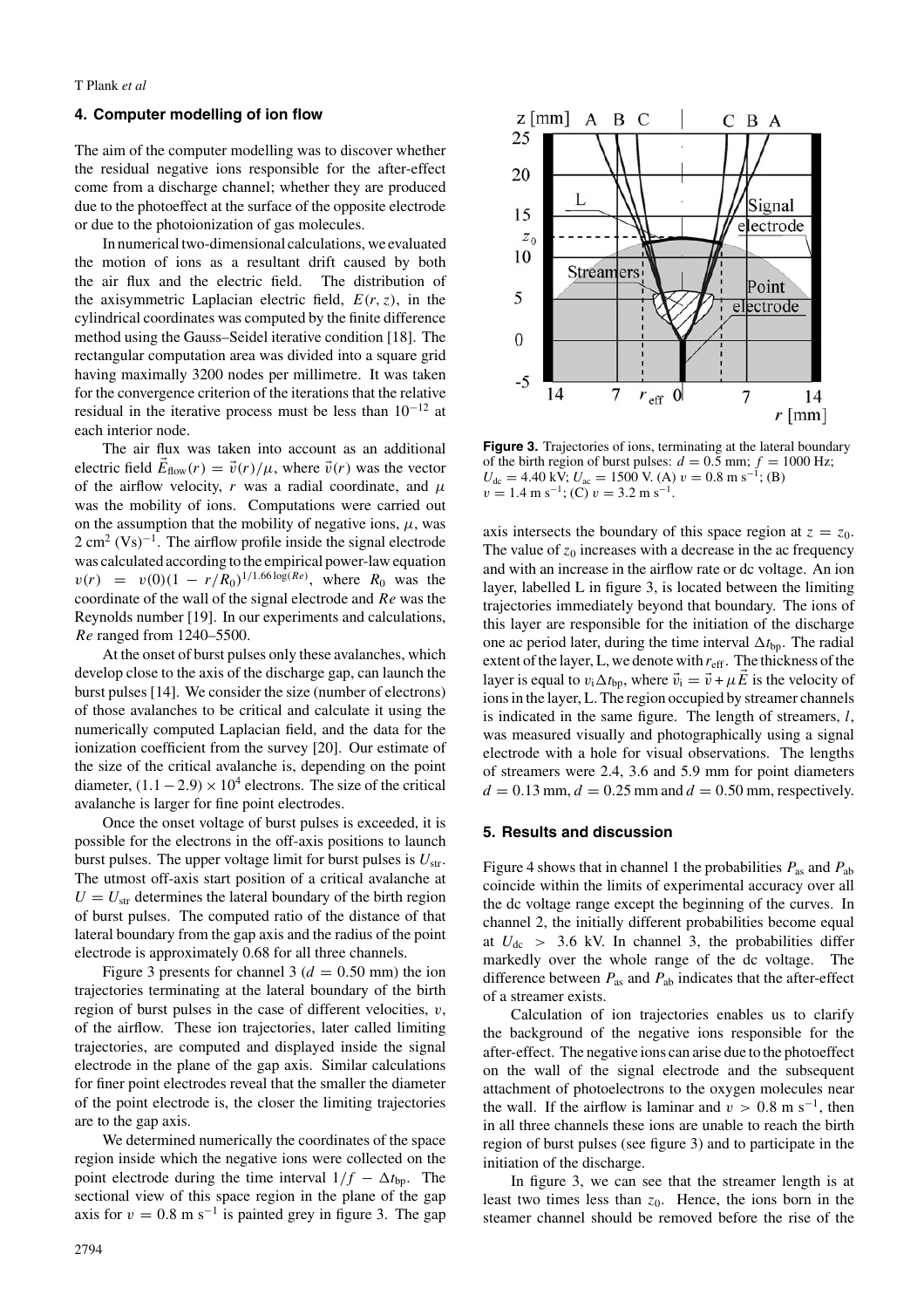

**Figure 4.** Rise probabilities of streamers depending on the dc voltage:  $f = 1000$  Hz;  $v = 1.4$  m s<sup>-1</sup>;  $\Phi = 3.04 \times 10^5$  s<sup>-1</sup>. Channel 1,  $U_{ac} = 430$  V; channel 2,  $U_{ac} = 570$  V; channel 3,  $U_{ac} = 890$  V.



**Figure 5.** The product  $\Phi_s b_s$  depending on the reduced dc voltage:  $f = 1000$  Hz;  $v = 1.4$  m s<sup>-1</sup>;  $\Phi = 3.04 \times 10^5$  s<sup>-1</sup>. Channel 1,  $U_{\text{ac}} = 430 \text{ V}$ ; channel 2,  $U_{\text{ac}} = 570 \text{ V}$ ; channel 3,  $U_{\text{ac}} = 890 \text{ V}$ .

next discharge and therefore they are unable to contribute to the after-effect.

The negative ions may be produced due to an ionizing radiation [14, 21, 22] of the previous streamer, which produces the electron–ion pairs also in the layer, L. Fast attachment of photoelectrons results in the formation of negative ions that are responsible for the after-effect because they reach the birth region of burst pulses one ac period later, during the time interval  $\Delta t_{\text{bp}}$ .

Figure 5 displays a quantitative characteristic of the after-effect, the effective ion flux,  $\Phi_s b_s$ , depending on the applied dc voltage,  $U_{dc}$ , reduced to the onset voltage of streamers in the corresponding channel. This flux is calculated according to formula (4). Under the combined voltage, the mean charge of streamers remains nearly unchanged by the dc voltage, because most streamers arise only slightly above the onset voltage,  $U_{\text{str}}$ . An increase in dc voltage causes an increase in  $z_0$ . Therefore, the number density of photoions decreases in the layer, L, and the after-effect of a streamer weakens.

Figure 6 demonstrates how the after-effect of the previous streamer depends on the airflow velocity, v. An increase in the airflow rate causes a more effective removal of the discharge products and a corresponding weakening of the after-effect of a streamer.

Figure 7 presents  $\Phi_s b_s$  as a function of the frequency



**Figure 6.** The product  $\Phi_s b_s$  depending on the airflow velocity:  $f = 1000$  Hz;  $\Phi = 1.97 \times 10^5$  s<sup>-1</sup>-4.54 × 10<sup>5</sup> s<sup>-1</sup>. Channel 1,  $U_{\text{dc}} = 2.41 \text{ kV}; U_{\text{ac}} = 740 \text{ V}; \text{channel } 2, U_{\text{dc}} = 3.13 \text{ kV}$  and  $U_{ac}$  = 980 V; channel 3,  $U_{dc}$  = 4.27 kV and  $U_{ac}$  = 1520 V.



**Figure 7.** The product  $\Phi_s b_s$  depending on the frequency of the ac voltage:  $v = 1.4$  m s<sup>-1</sup>;  $\Phi = 3.04 \times 10^5$  s<sup>-1</sup>. Channel 1,  $U_{\text{dc}} = 2.41 \text{ kV}$  and  $U_{\text{ac}} = 720 \text{ V}$ ; channel 2,  $U_{\text{dc}} = 3.13 \text{ kV}$  and  $U_{ac} = 950$  V; channel 3,  $U_{dc} = 4.28$  kV and  $U_{ac} = 1490$  V.

of the ac voltage. The time interval between discharges of subsequent ac cycles shortens with an increase in the frequency of the ac voltage. Consequently, less time is available for the removal of residual products.  $z_0$  decreases and the number density of photoions in the layer, L, increases. As a result, the after-effect of a streamer enhances.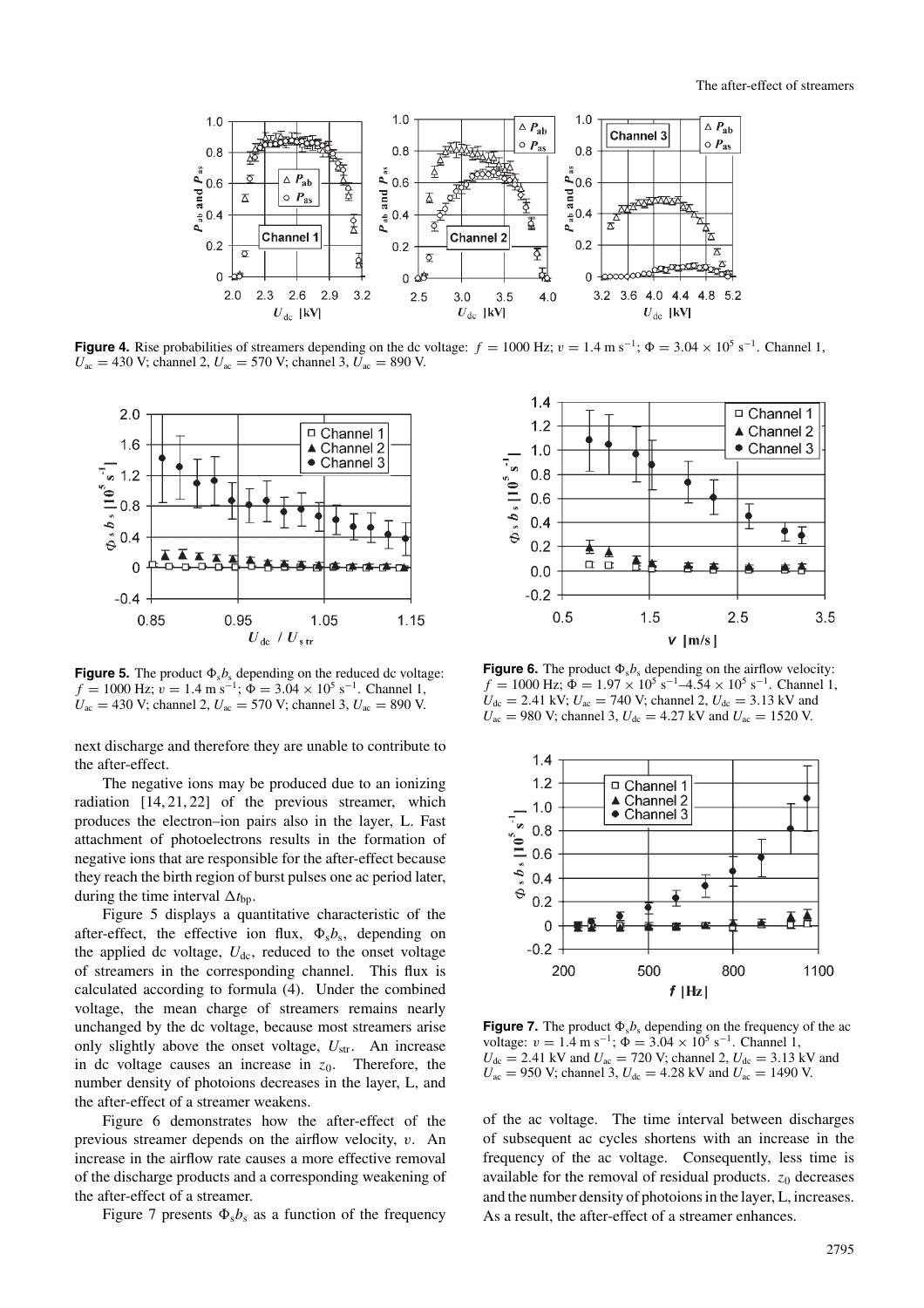

**Figure 8.** The product  $\Phi_s b_s$  depending on the air humidity:  $f = 1000$  Hz;  $\Phi = 3.04 \times 10^5$  s<sup>-1</sup>;  $v = 1.4$  m s<sup>-1</sup>. Channel 2,  $U_{\text{dc}} = 3.07 \text{ kV}$  and  $U_{\text{ac}} = 600 \text{ V}$ ; channel 3,  $U_{\text{dc}} = 4.19 \text{ kV}$  and  $U_{\text{ac}} = 930 \text{ V}$ .

The effective flux of residual negative ions must be independent of the pre-ionization level maintained by the ionizer. Hence, an increase in the pre-ionization level reduces the relative contribution of the residual ions. The experiments confirm these considerations.

In our experiments where  $U_{\text{dc}} \approx U_{\text{str}}$ , the changes in peak value of the ac voltage,  $U_{ac}$ , had no influence on the intensity of the after-effect of a streamer.

Figure 8 demonstrates that the after-effect of a streamer weakens with an increase in the concentration of water vapour. Due to the water vapour in the air, absorption of the photoionizing radiation increases [14]. As a result, the number density of photoions increases near the streamer channel and decreases in the layer, L. The water vapour causes also a marked decrease in the length and the charge of a streamer [14], which in its turn reduces the number density of photoions. Moreover, in the moist air, the electron detachment from complex ions is less probable. The probability,  $b_s$ , of initiation of a burst pulse by a residual complex photoion decreases. As a result, the after-effect of a streamer will decrease in the moist air.

Considering figures 5-–8 one can see that the after-effect of a streamer weakens with a decrease in the point diameter. This happens mainly because the volume of the layer, L, decreases. The average length and power of a streamer also decrease with the point diameter. Both processes decrease the number of photoions in the layer, L, and the after-effect of a streamer weakens.

We calculated numerically the flux of ions,  $\Phi_s$ , as if the ions were generated by the radiation of a streamer only, using the photoionization data obtained by Teich [21]. Teich measured the total number of ion pairs,  $\Psi$ , produced by photoionization in a 1 cm thick spherical layer (in the solid angle of  $4\pi$  sr) at various distances from an avalanche per unit pressure and per one ionizing collision in the avalanche. In our case, the photoions responsible for the after-effect were generated by a streamer in a layer, L, located at a distance,  $z_0$ , from the point electrode. We had to take into account the fact that the streamer was a bulk source of radiation. As a simplification, we considered a streamer to be an unbranched single discharge channel developing instantaneously along



**Figure 9.** Flux of photoions,  $\Phi_s$ , depending on  $z_0$ .

the gap axis up to the length,  $l$ . The local number of ionizing collisions in a channel element of length, dz, is proportional to the number of electrons there. The number of electrons in a discharge was found to be proportional to the intensity of the emitted light,  $I$  [23]. The distribution of the light intensity of a branched streamer,  $I(z)$ , along the gap axis was measured experimentally [24]. Knowing from the current measurements the total charge,  $Q$ , of the streamer, we calculate the unknown local number of ionizing collisions as

$$
Q\left[e\int\limits_{0}^{l}I(z)\,\mathrm{d}z\right]^{-1}I(z)\,\mathrm{d}z.
$$

Here *e* denotes the elementary charge. For the ion flux,  $\Phi_s$ , we write the integral in the form:

$$
\Phi_s(z_0) \approx \frac{Qpv_1(0, z_0)}{4\pi e \int_0^l I(z) dz} \int_0^l [I(z)\Theta(z)\Psi(pz_0 - pz)] dz
$$
\n(5)

where p is the pressure and  $\Theta(z)$  is the solid angle under which the layer, L, is visible from an element of the streamer channel located at point z. Formula  $(5)$  is an approximate one because, in addition to the simplifications mentioned above, we disregard the real geometry of the layer, L, and the real distribution of ion mobilities.

Calculating  $\Phi_s$  for different ac frequencies, we plot  $\Phi_s$  as a function of the axial coordinate,  $z<sub>0</sub>$ , of the layer, L. The line in figure 9 presents the calculated flux in channel 3. Measured flux is given by dots. All parameters are those indicated for figure 7. The value of the rise probability,  $b_s$ , needed for the calculation of  $\Phi_s$  from  $\Phi_s b_s$ , we estimated (under the assumption that  $b_s \approx b_0$ ) according to the algorithm proposed in paper [16]. In channel 3 ( $d = 0.5$  mm)  $b_s \approx 0.047$  for the ions of 0.3 s age.

The measured and calculated fluxes are in close agreement. On the one hand, this result demonstrates that the investigated after-effect of a streamer is originated by photoionization. On the other hand, it confirms that the method proposed in this paper is suitable for quantitative evaluation of the after-effect.